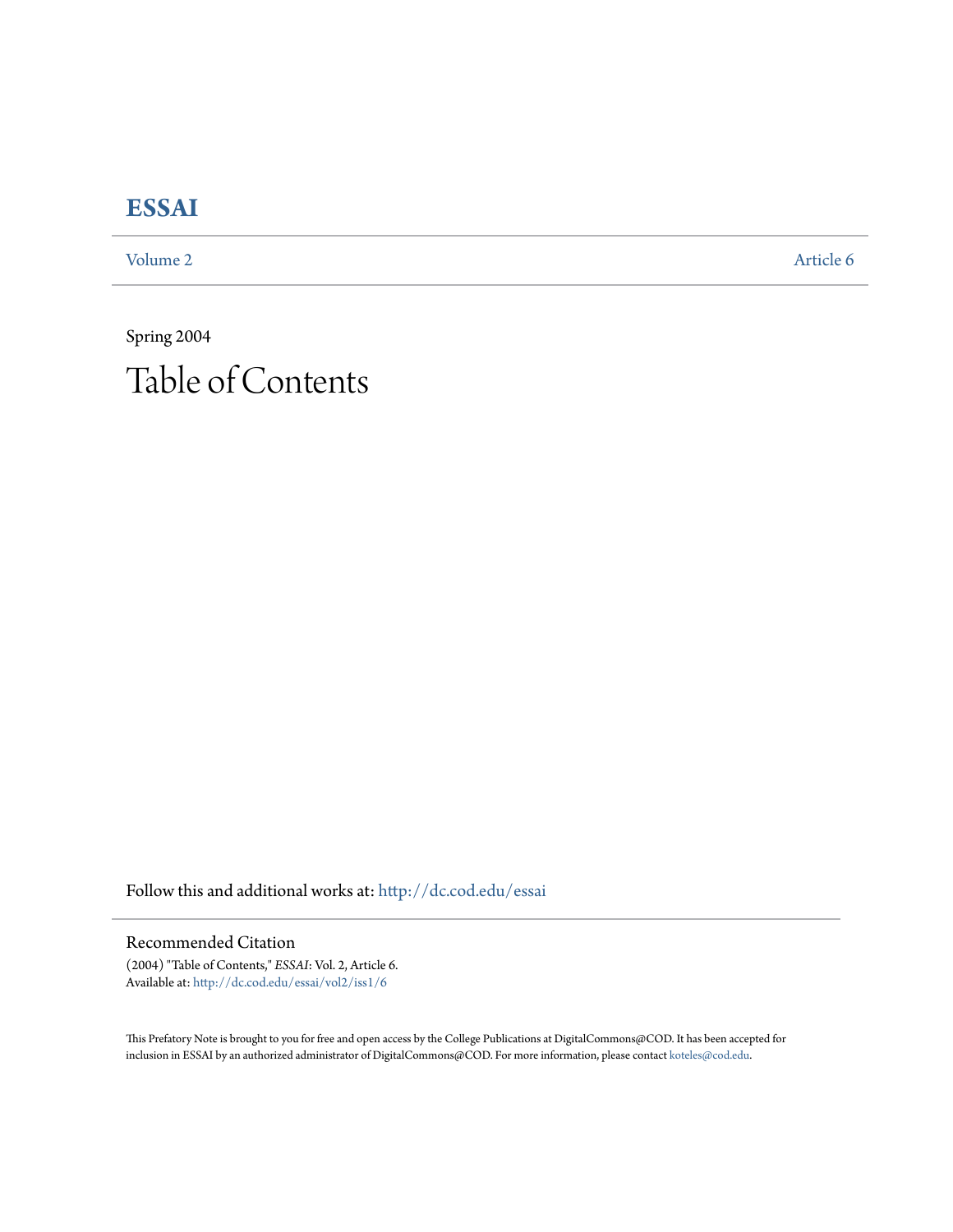## Table of Contents

| <b>Beth Bednarz</b><br>(English 101)                                                                                                           |    |
|------------------------------------------------------------------------------------------------------------------------------------------------|----|
| Roger Darringrand<br>(English 102)                                                                                                             |    |
| Lynn Dehlinger<br>(Chemistry 105)                                                                                                              |    |
| Natallia Ervin<br>"The Extent of Inorganic Pollution in Wetland Areas and its Affect of Aquatic Life on<br>(Biology 201 and Earth Science 198) |    |
| <b>Brittany Gross</b><br>(Honors English 220 – Honors History 241)                                                                             |    |
| Brandi Halle, Allison Hamad, Jennifer Hixon, and Noorjabeen Naseer<br>(Honors Sociology 210 – Biology 110)                                     |    |
| Allison Hamad<br>(Anthropology 130)                                                                                                            |    |
| Chris Harvey<br>(Humanities 101)                                                                                                               |    |
| Anna Hendrey<br>(English 101)                                                                                                                  |    |
| Marsella Jorgolli<br>"Investigating the Factors that Determine the Distribution of the Stem-Galling Tephritid<br>(Honors Biology 103)          | 43 |
| Michael Kundert<br>(English 198)                                                                                                               |    |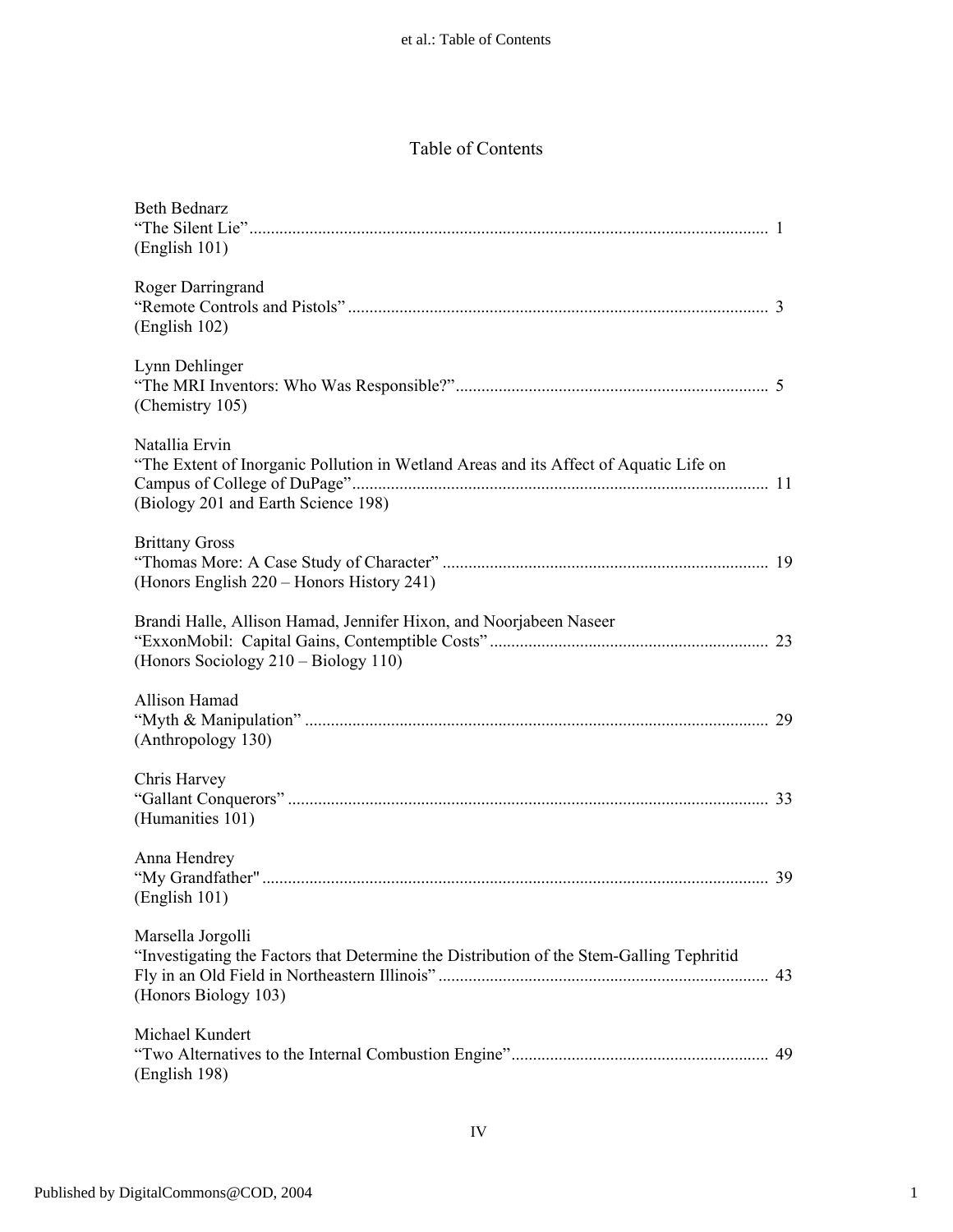| Sarah Magin<br>(Honors English 228)                                                                                             |     |
|---------------------------------------------------------------------------------------------------------------------------------|-----|
| Daniel McCullum<br>"The Pledge of Allegiance and the Establishment Clause of the First Amendment: Why<br>(Criminal Justice 151) |     |
| Mary Meir<br>(Honors English 228)                                                                                               |     |
| Andy Morris<br>(Honors Biology 103)                                                                                             |     |
| My Nguyen<br>"Giving Up Densities of Small Mammal Granivores and Their Foraging Behaviors" 77<br>(Biology 103)                  |     |
| Kristopher O'Dell<br>(English 101)                                                                                              |     |
| Aaron Olson<br>(Honors English 102)                                                                                             |     |
| Chris Orlock<br>(Honors English 154)                                                                                            |     |
| Richard Payton<br>(English 135)                                                                                                 |     |
| Nadia Qazi<br>"Analysis of "School Prayer: When Constitutional Principles Clash" by Stuart Taylor Jr.<br>(Honors English 102)   |     |
| Cara Raimon<br>(Honors English 103)                                                                                             | 101 |